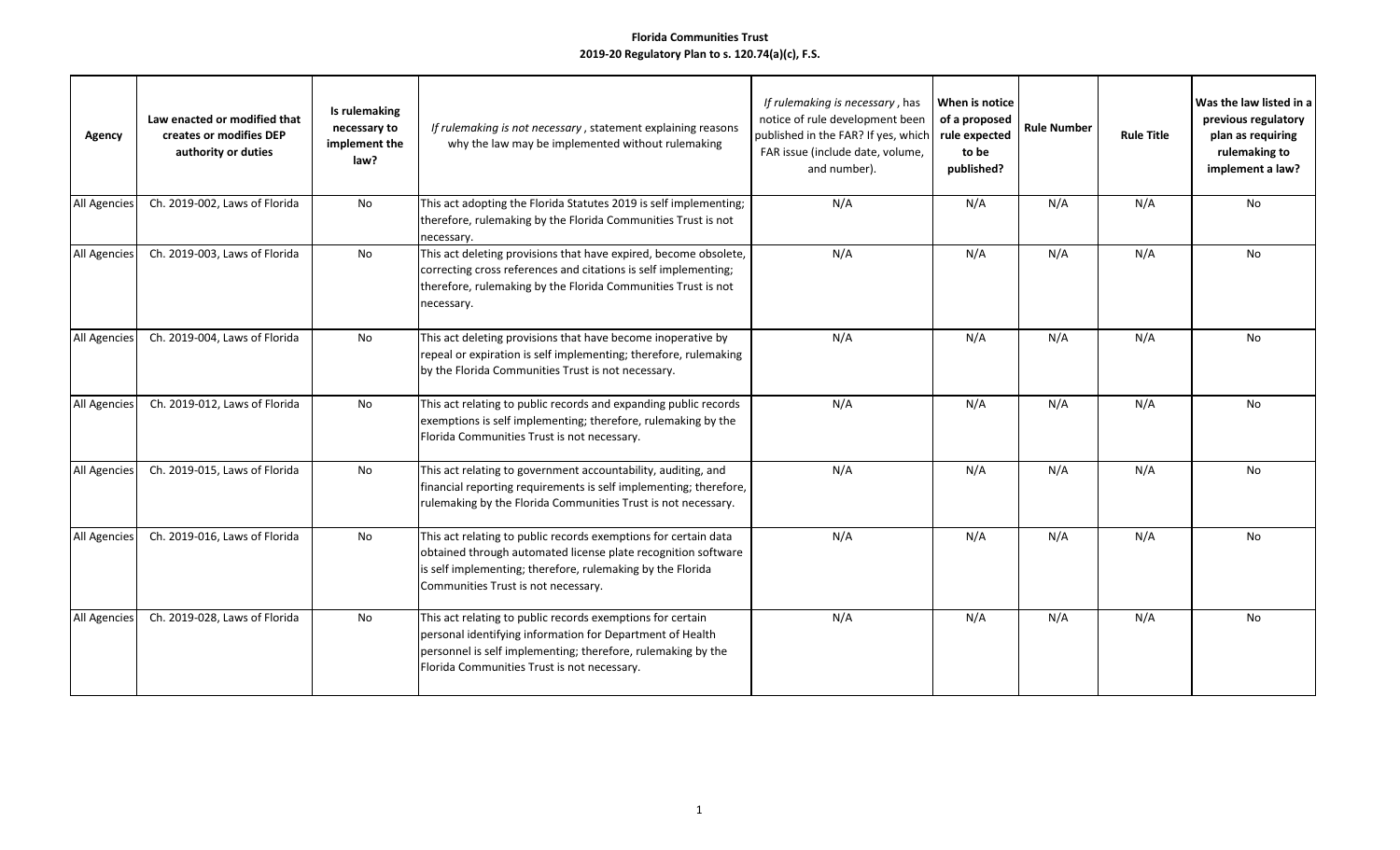| Agency       | Law enacted or modified that<br>creates or modifies DEP<br>authority or duties | Is rulemaking<br>necessary to<br>implement the<br>law? | If rulemaking is not necessary, statement explaining reasons<br>why the law may be implemented without rulemaking                                                                                                                                                                             | If rulemaking is necessary, has<br>notice of rule development been<br>published in the FAR? If yes, which<br>FAR issue (include date, volume,<br>and number). | When is notice<br>of a proposed<br>rule expected<br>to be<br>published? | <b>Rule Number</b> | <b>Rule Title</b> | Was the law listed in a<br>previous regulatory<br>plan as requiring<br>rulemaking to<br>implement a law? |
|--------------|--------------------------------------------------------------------------------|--------------------------------------------------------|-----------------------------------------------------------------------------------------------------------------------------------------------------------------------------------------------------------------------------------------------------------------------------------------------|---------------------------------------------------------------------------------------------------------------------------------------------------------------|-------------------------------------------------------------------------|--------------------|-------------------|----------------------------------------------------------------------------------------------------------|
| All Agencies | Ch. 2019-030, Laws of Florida                                                  | No                                                     | This act relating to public records exemptions for information<br>related to participating in treatment-based drug court programs,<br>behavior evaluations, and treatment status reports is self<br>implementing; therefore, rulemaking by the Florida<br>Communities Trust is not necessary. | N/A                                                                                                                                                           | N/A                                                                     | N/A                | N/A               | No                                                                                                       |
| All Agencies | Ch. 2019-055, Laws of Florida                                                  | <b>No</b>                                              | This act relating to public records exemptions for voter<br>registration is self implementing; therefore, rulemaking by the<br>Florida Communities Trust is not necessary.                                                                                                                    | N/A                                                                                                                                                           | N/A                                                                     | N/A                | N/A               | No.                                                                                                      |
| All Agencies | Ch. 2019-102, Laws of Florida                                                  | No                                                     | This act relating to federal immigration enforcement is self<br>implementing; therefore, rulemaking by the Florida<br>Communities Trust is not necessary.                                                                                                                                     | N/A                                                                                                                                                           | N/A                                                                     | N/A                | N/A               | No                                                                                                       |
| All Agencies | Ch. 2019-115, Laws of Florida                                                  | No                                                     | This law is the General Appropriations Act; therefore, does not<br>require rulemaking.                                                                                                                                                                                                        | N/A                                                                                                                                                           | N/A                                                                     | N/A                | N/A               | No                                                                                                       |
| All Agencies | Ch. 119-116, Laws of Florida                                                   | <b>No</b>                                              | This act relating to the implementation of the General<br>Appropriations Act is self implementing; therefore, rulemaking<br>by the Florida Communities Trust is not necessary.                                                                                                                | N/A                                                                                                                                                           | N/A                                                                     | N/A                | N/A               | <b>No</b>                                                                                                |
| All Agencies | Ch. 119-117, Laws of Florida                                                   | No                                                     | This act relating to collective bargaining with state employees is<br>self implementing; therefore, rulemaking by the Florida<br>Communities Trust is not necessary.                                                                                                                          | N/A                                                                                                                                                           | N/A                                                                     | N/A                | N/A               | No                                                                                                       |
| All Agencies | Ch. 2019-145, Laws of Florida                                                  | No                                                     | This act designating the Honor and Remember Flag as an<br>emblem of the State is self implementing; therefore, rulemaking<br>by the Florida Communities Trust is not necessary.                                                                                                               | N/A                                                                                                                                                           | N/A                                                                     | N/A                | N/A               | No                                                                                                       |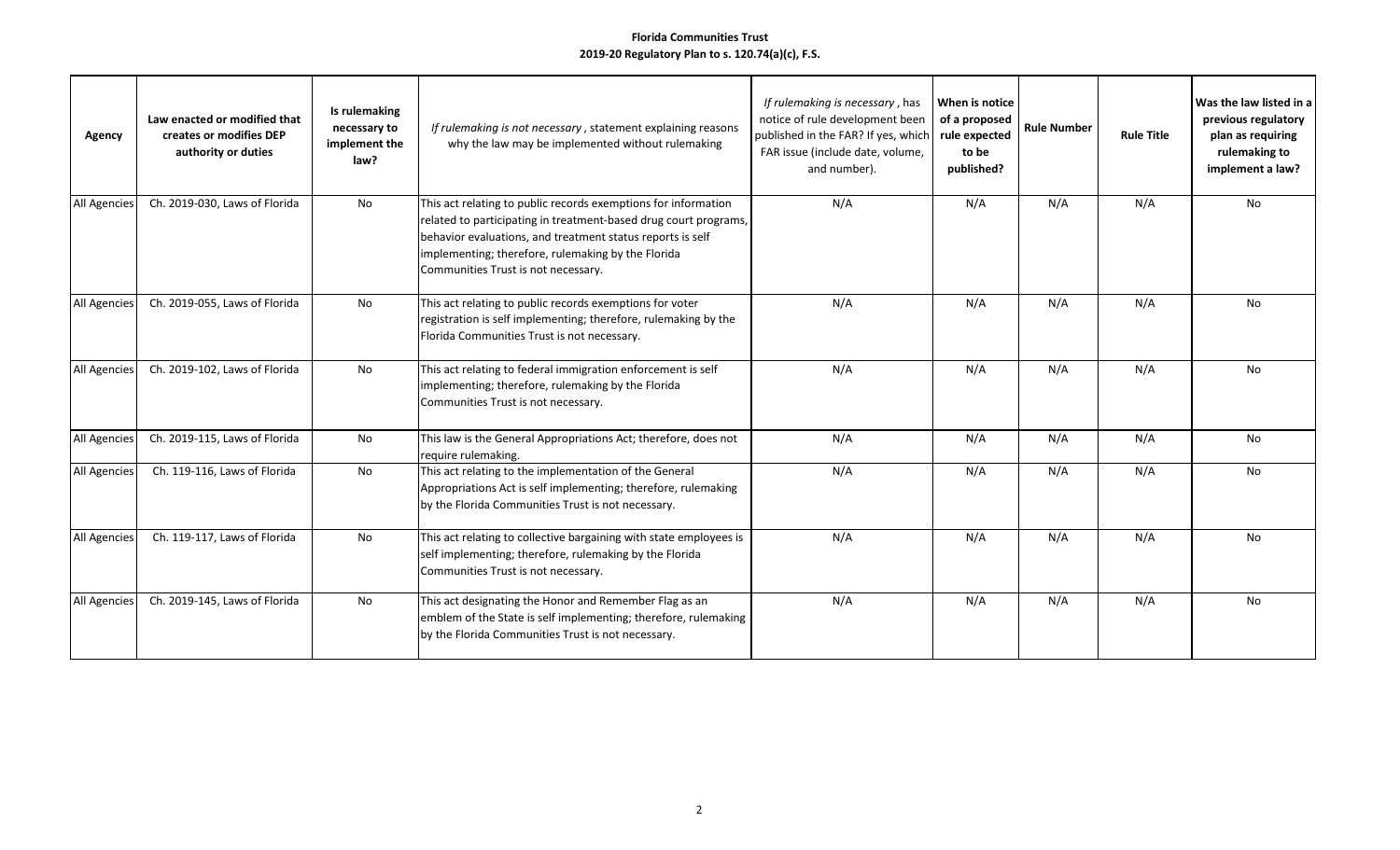| <b>Division</b> | Law Implemented                     | <b>Rule Number</b>    | <b>Rule Title</b>                                             | Explain whether the rule is intended to simplify, clarify,<br>increase efficiency, improve coordination with other agencies,<br>reduce regulatory costs, or delete obsolete, unnecessary, or<br>redundant rules. |
|-----------------|-------------------------------------|-----------------------|---------------------------------------------------------------|------------------------------------------------------------------------------------------------------------------------------------------------------------------------------------------------------------------|
|                 | <b>Division of State Lands</b>      |                       |                                                               |                                                                                                                                                                                                                  |
|                 | 259.105, 380.501 -                  |                       | Consideration of<br>Recipient's Request for                   | The proposed rule revisions are intended to simplify and                                                                                                                                                         |
| <b>DSL</b>      | 380.515, F.S.                       | 62-815.014 (proposed) | <b>Linear Facilities</b>                                      | clarify rule language                                                                                                                                                                                            |
|                 | 259.105, 380.501 -                  |                       | Consideration of<br>Recipient's Request for                   | The proposed rule revisions are intended to simplify and                                                                                                                                                         |
| <b>DSL</b>      | 380.515, F.S.                       | 62-815.015 (proposed) | Land Exchange                                                 | clarify rule language                                                                                                                                                                                            |
| <b>DSL</b>      | 259.105, 380.501 -<br>380.515, F.S. | 62-818.002            | Definitions                                                   | The proposed rule revisions are intended to simplify and<br>clarify rule language                                                                                                                                |
| <b>DSL</b>      | 259.105, 380.501 -<br>380.515, F.S. | 62-818.003            | <b>General Requirements</b><br>and Eligibility Standards      | The proposed rule revisions are intended to simplify and<br>clarify rule language                                                                                                                                |
| <b>DSL</b>      | 259.105, 380.501 -<br>380.515, F.S. | 62-818.004            | <b>Submission of Application</b><br>and Application Materials | The proposed rule revisions are intended to simplify and<br>clarify rule language                                                                                                                                |
| <b>DSL</b>      | 259.105, 380.501 -<br>380.515, F.S. | 62-818.005            | Communications to the<br><b>Governing Board</b>               | The proposed rule revisions are intended to simplify and<br>clarify rule language                                                                                                                                |
| <b>DSL</b>      | 259.105, 380.501 -<br>380.515, F.S. | 62-818.006            | <b>Application Review</b>                                     | The proposed rule revisions are intended to simplify and<br>clarify rule language                                                                                                                                |
| <b>DSL</b>      | 259.105, 380.501 -<br>380.515, F.S. | 62-808.007            | <b>Project Evaluation Criteria</b>                            | The proposed rule revisions are intended to simplify and<br>clarify rule language                                                                                                                                |
| <b>DSL</b>      | 259.105, 380.501 -<br>380.515, F.S. | 62-818.008            | Ranking and Selection of<br>Applications                      | The proposed rule revisions are intended to simplify and<br>clarify rule language                                                                                                                                |
| <b>DSL</b>      | 259.105, 380.501 -<br>380.515, F.S. | 62-818.009            | Project Approval                                              | The proposed rule revisions are intended to simplify and<br>clarify rule language                                                                                                                                |
| <b>DSL</b>      | 259.105, 380.501 -<br>380.515, F.S. | 62-818.011            | Preparation and<br>Acceptance of the<br>Management Plan       | The proposed rule revisions are intended to simplify and<br>clarify rule language                                                                                                                                |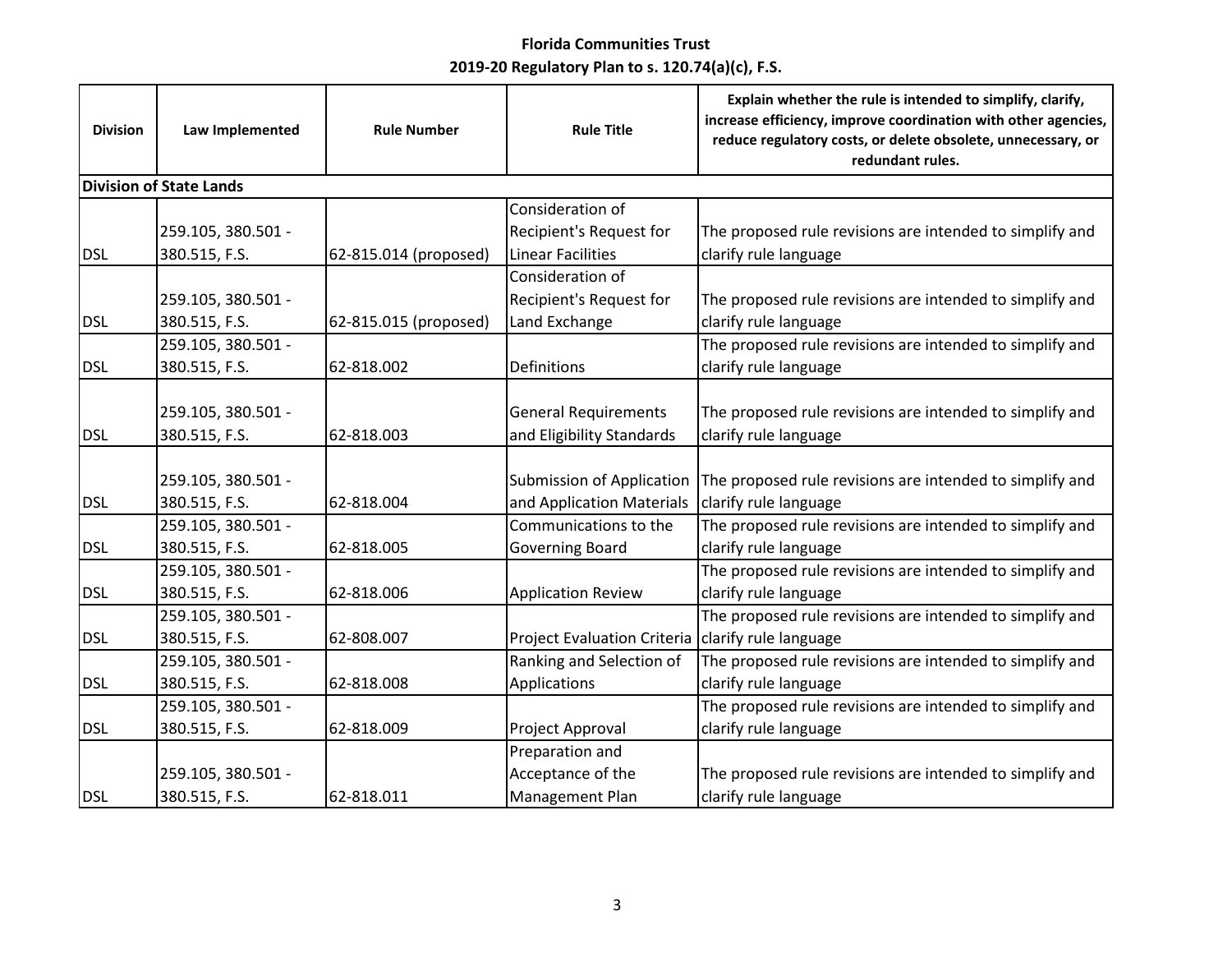| Title, Acquisition<br>Procedures, Project Plans,<br>Lease Agreements and<br>259.105, 380.501 -<br>The proposed rule revisions are intended to simplify and<br><b>Transfer of Title</b><br><b>DSL</b><br>clarify rule language<br>380.515, F.S.<br>62-818.012<br>The proposed rule revisions are intended to simplify and<br>259.105, 380.501 -<br>Annual Stewardship<br>380.515, F.S.<br><b>Report Requirement</b><br>clarify rule language<br><b>DSL</b><br>62-818.013<br>The proposed rule revisions are intended to simplify and<br>259.105, 380.501 -<br>Modification to Expand<br>the Project Boundary<br>clarify rule language<br><b>DSL</b><br>380.515, F.S.<br>62-818.014<br>Consideration of<br>259.105, 380.501 -<br>Recipient's Request for<br>The proposed rule revisions are intended to simplify and<br>380.515, F.S.<br>62-818.015<br><b>Linear Facilities</b><br>clarify rule language<br>Consideration of<br>Recipient's Request for<br>259.105, 380.501 -<br>The proposed rule revisions are intended to simplify and<br>62-818.016<br>Land Exchanges<br>clarify rule language<br>380.515, F.S.<br>The proposed rule revisions are intended to simplify and<br>259.105, 380.501 -<br>380.515, F.S.<br>Definitions<br>clarify rule language<br>62-819.002<br>The proposed rule revisions are intended to simplify and<br>259.105, 380.501 -<br><b>General Information</b><br>clarify rule language<br>380.515, F.S.<br>62-819.003<br>Election by Recipient of<br><b>Titleholder and</b><br><b>Negotiating Entity; Rules</b><br><b>Governing Acquisitions;</b><br>The proposed rule revisions are intended to simplify and<br>259.105, 380.501 -<br>Title<br>clarify rule language<br><b>DSL</b><br>380.515, F.S.<br>62-819.004<br><b>Title Report and Evidence</b><br>The proposed rule revisions are intended to simplify and<br>259.105, 380.501 -<br>of Marketable Title<br>380.515, F.S.<br>clarify rule language<br><b>DSL</b><br>62-819.005<br>The proposed rule revisions are intended to simplify and<br>259.105, 380.501 -<br>clarify rule language<br>380.515, F.S.<br>62-819.006<br><b>Certified Survey</b> | <b>Division</b> | Law Implemented | <b>Rule Number</b> | <b>Rule Title</b> | Explain whether the rule is intended to simplify, clarify,<br>increase efficiency, improve coordination with other agencies,<br>reduce regulatory costs, or delete obsolete, unnecessary, or<br>redundant rules. |
|-----------------------------------------------------------------------------------------------------------------------------------------------------------------------------------------------------------------------------------------------------------------------------------------------------------------------------------------------------------------------------------------------------------------------------------------------------------------------------------------------------------------------------------------------------------------------------------------------------------------------------------------------------------------------------------------------------------------------------------------------------------------------------------------------------------------------------------------------------------------------------------------------------------------------------------------------------------------------------------------------------------------------------------------------------------------------------------------------------------------------------------------------------------------------------------------------------------------------------------------------------------------------------------------------------------------------------------------------------------------------------------------------------------------------------------------------------------------------------------------------------------------------------------------------------------------------------------------------------------------------------------------------------------------------------------------------------------------------------------------------------------------------------------------------------------------------------------------------------------------------------------------------------------------------------------------------------------------------------------------------------------------------------------------------------------------------------------------------------------------------------------------|-----------------|-----------------|--------------------|-------------------|------------------------------------------------------------------------------------------------------------------------------------------------------------------------------------------------------------------|
|                                                                                                                                                                                                                                                                                                                                                                                                                                                                                                                                                                                                                                                                                                                                                                                                                                                                                                                                                                                                                                                                                                                                                                                                                                                                                                                                                                                                                                                                                                                                                                                                                                                                                                                                                                                                                                                                                                                                                                                                                                                                                                                                         |                 |                 |                    |                   |                                                                                                                                                                                                                  |
|                                                                                                                                                                                                                                                                                                                                                                                                                                                                                                                                                                                                                                                                                                                                                                                                                                                                                                                                                                                                                                                                                                                                                                                                                                                                                                                                                                                                                                                                                                                                                                                                                                                                                                                                                                                                                                                                                                                                                                                                                                                                                                                                         |                 |                 |                    |                   |                                                                                                                                                                                                                  |
|                                                                                                                                                                                                                                                                                                                                                                                                                                                                                                                                                                                                                                                                                                                                                                                                                                                                                                                                                                                                                                                                                                                                                                                                                                                                                                                                                                                                                                                                                                                                                                                                                                                                                                                                                                                                                                                                                                                                                                                                                                                                                                                                         |                 |                 |                    |                   |                                                                                                                                                                                                                  |
|                                                                                                                                                                                                                                                                                                                                                                                                                                                                                                                                                                                                                                                                                                                                                                                                                                                                                                                                                                                                                                                                                                                                                                                                                                                                                                                                                                                                                                                                                                                                                                                                                                                                                                                                                                                                                                                                                                                                                                                                                                                                                                                                         |                 |                 |                    |                   |                                                                                                                                                                                                                  |
|                                                                                                                                                                                                                                                                                                                                                                                                                                                                                                                                                                                                                                                                                                                                                                                                                                                                                                                                                                                                                                                                                                                                                                                                                                                                                                                                                                                                                                                                                                                                                                                                                                                                                                                                                                                                                                                                                                                                                                                                                                                                                                                                         |                 |                 |                    |                   |                                                                                                                                                                                                                  |
|                                                                                                                                                                                                                                                                                                                                                                                                                                                                                                                                                                                                                                                                                                                                                                                                                                                                                                                                                                                                                                                                                                                                                                                                                                                                                                                                                                                                                                                                                                                                                                                                                                                                                                                                                                                                                                                                                                                                                                                                                                                                                                                                         |                 |                 |                    |                   |                                                                                                                                                                                                                  |
|                                                                                                                                                                                                                                                                                                                                                                                                                                                                                                                                                                                                                                                                                                                                                                                                                                                                                                                                                                                                                                                                                                                                                                                                                                                                                                                                                                                                                                                                                                                                                                                                                                                                                                                                                                                                                                                                                                                                                                                                                                                                                                                                         |                 |                 |                    |                   |                                                                                                                                                                                                                  |
|                                                                                                                                                                                                                                                                                                                                                                                                                                                                                                                                                                                                                                                                                                                                                                                                                                                                                                                                                                                                                                                                                                                                                                                                                                                                                                                                                                                                                                                                                                                                                                                                                                                                                                                                                                                                                                                                                                                                                                                                                                                                                                                                         |                 |                 |                    |                   |                                                                                                                                                                                                                  |
|                                                                                                                                                                                                                                                                                                                                                                                                                                                                                                                                                                                                                                                                                                                                                                                                                                                                                                                                                                                                                                                                                                                                                                                                                                                                                                                                                                                                                                                                                                                                                                                                                                                                                                                                                                                                                                                                                                                                                                                                                                                                                                                                         |                 |                 |                    |                   |                                                                                                                                                                                                                  |
|                                                                                                                                                                                                                                                                                                                                                                                                                                                                                                                                                                                                                                                                                                                                                                                                                                                                                                                                                                                                                                                                                                                                                                                                                                                                                                                                                                                                                                                                                                                                                                                                                                                                                                                                                                                                                                                                                                                                                                                                                                                                                                                                         |                 |                 |                    |                   |                                                                                                                                                                                                                  |
|                                                                                                                                                                                                                                                                                                                                                                                                                                                                                                                                                                                                                                                                                                                                                                                                                                                                                                                                                                                                                                                                                                                                                                                                                                                                                                                                                                                                                                                                                                                                                                                                                                                                                                                                                                                                                                                                                                                                                                                                                                                                                                                                         |                 |                 |                    |                   |                                                                                                                                                                                                                  |
|                                                                                                                                                                                                                                                                                                                                                                                                                                                                                                                                                                                                                                                                                                                                                                                                                                                                                                                                                                                                                                                                                                                                                                                                                                                                                                                                                                                                                                                                                                                                                                                                                                                                                                                                                                                                                                                                                                                                                                                                                                                                                                                                         | <b>DSL</b>      |                 |                    |                   |                                                                                                                                                                                                                  |
|                                                                                                                                                                                                                                                                                                                                                                                                                                                                                                                                                                                                                                                                                                                                                                                                                                                                                                                                                                                                                                                                                                                                                                                                                                                                                                                                                                                                                                                                                                                                                                                                                                                                                                                                                                                                                                                                                                                                                                                                                                                                                                                                         |                 |                 |                    |                   |                                                                                                                                                                                                                  |
|                                                                                                                                                                                                                                                                                                                                                                                                                                                                                                                                                                                                                                                                                                                                                                                                                                                                                                                                                                                                                                                                                                                                                                                                                                                                                                                                                                                                                                                                                                                                                                                                                                                                                                                                                                                                                                                                                                                                                                                                                                                                                                                                         |                 |                 |                    |                   |                                                                                                                                                                                                                  |
|                                                                                                                                                                                                                                                                                                                                                                                                                                                                                                                                                                                                                                                                                                                                                                                                                                                                                                                                                                                                                                                                                                                                                                                                                                                                                                                                                                                                                                                                                                                                                                                                                                                                                                                                                                                                                                                                                                                                                                                                                                                                                                                                         | <b>DSL</b>      |                 |                    |                   |                                                                                                                                                                                                                  |
|                                                                                                                                                                                                                                                                                                                                                                                                                                                                                                                                                                                                                                                                                                                                                                                                                                                                                                                                                                                                                                                                                                                                                                                                                                                                                                                                                                                                                                                                                                                                                                                                                                                                                                                                                                                                                                                                                                                                                                                                                                                                                                                                         |                 |                 |                    |                   |                                                                                                                                                                                                                  |
|                                                                                                                                                                                                                                                                                                                                                                                                                                                                                                                                                                                                                                                                                                                                                                                                                                                                                                                                                                                                                                                                                                                                                                                                                                                                                                                                                                                                                                                                                                                                                                                                                                                                                                                                                                                                                                                                                                                                                                                                                                                                                                                                         | <b>DSL</b>      |                 |                    |                   |                                                                                                                                                                                                                  |
|                                                                                                                                                                                                                                                                                                                                                                                                                                                                                                                                                                                                                                                                                                                                                                                                                                                                                                                                                                                                                                                                                                                                                                                                                                                                                                                                                                                                                                                                                                                                                                                                                                                                                                                                                                                                                                                                                                                                                                                                                                                                                                                                         |                 |                 |                    |                   |                                                                                                                                                                                                                  |
|                                                                                                                                                                                                                                                                                                                                                                                                                                                                                                                                                                                                                                                                                                                                                                                                                                                                                                                                                                                                                                                                                                                                                                                                                                                                                                                                                                                                                                                                                                                                                                                                                                                                                                                                                                                                                                                                                                                                                                                                                                                                                                                                         | <b>DSL</b>      |                 |                    |                   |                                                                                                                                                                                                                  |
|                                                                                                                                                                                                                                                                                                                                                                                                                                                                                                                                                                                                                                                                                                                                                                                                                                                                                                                                                                                                                                                                                                                                                                                                                                                                                                                                                                                                                                                                                                                                                                                                                                                                                                                                                                                                                                                                                                                                                                                                                                                                                                                                         |                 |                 |                    |                   |                                                                                                                                                                                                                  |
|                                                                                                                                                                                                                                                                                                                                                                                                                                                                                                                                                                                                                                                                                                                                                                                                                                                                                                                                                                                                                                                                                                                                                                                                                                                                                                                                                                                                                                                                                                                                                                                                                                                                                                                                                                                                                                                                                                                                                                                                                                                                                                                                         |                 |                 |                    |                   |                                                                                                                                                                                                                  |
|                                                                                                                                                                                                                                                                                                                                                                                                                                                                                                                                                                                                                                                                                                                                                                                                                                                                                                                                                                                                                                                                                                                                                                                                                                                                                                                                                                                                                                                                                                                                                                                                                                                                                                                                                                                                                                                                                                                                                                                                                                                                                                                                         |                 |                 |                    |                   |                                                                                                                                                                                                                  |
|                                                                                                                                                                                                                                                                                                                                                                                                                                                                                                                                                                                                                                                                                                                                                                                                                                                                                                                                                                                                                                                                                                                                                                                                                                                                                                                                                                                                                                                                                                                                                                                                                                                                                                                                                                                                                                                                                                                                                                                                                                                                                                                                         |                 |                 |                    |                   |                                                                                                                                                                                                                  |
|                                                                                                                                                                                                                                                                                                                                                                                                                                                                                                                                                                                                                                                                                                                                                                                                                                                                                                                                                                                                                                                                                                                                                                                                                                                                                                                                                                                                                                                                                                                                                                                                                                                                                                                                                                                                                                                                                                                                                                                                                                                                                                                                         |                 |                 |                    |                   |                                                                                                                                                                                                                  |
|                                                                                                                                                                                                                                                                                                                                                                                                                                                                                                                                                                                                                                                                                                                                                                                                                                                                                                                                                                                                                                                                                                                                                                                                                                                                                                                                                                                                                                                                                                                                                                                                                                                                                                                                                                                                                                                                                                                                                                                                                                                                                                                                         |                 |                 |                    |                   |                                                                                                                                                                                                                  |
|                                                                                                                                                                                                                                                                                                                                                                                                                                                                                                                                                                                                                                                                                                                                                                                                                                                                                                                                                                                                                                                                                                                                                                                                                                                                                                                                                                                                                                                                                                                                                                                                                                                                                                                                                                                                                                                                                                                                                                                                                                                                                                                                         | <b>DSL</b>      |                 |                    |                   |                                                                                                                                                                                                                  |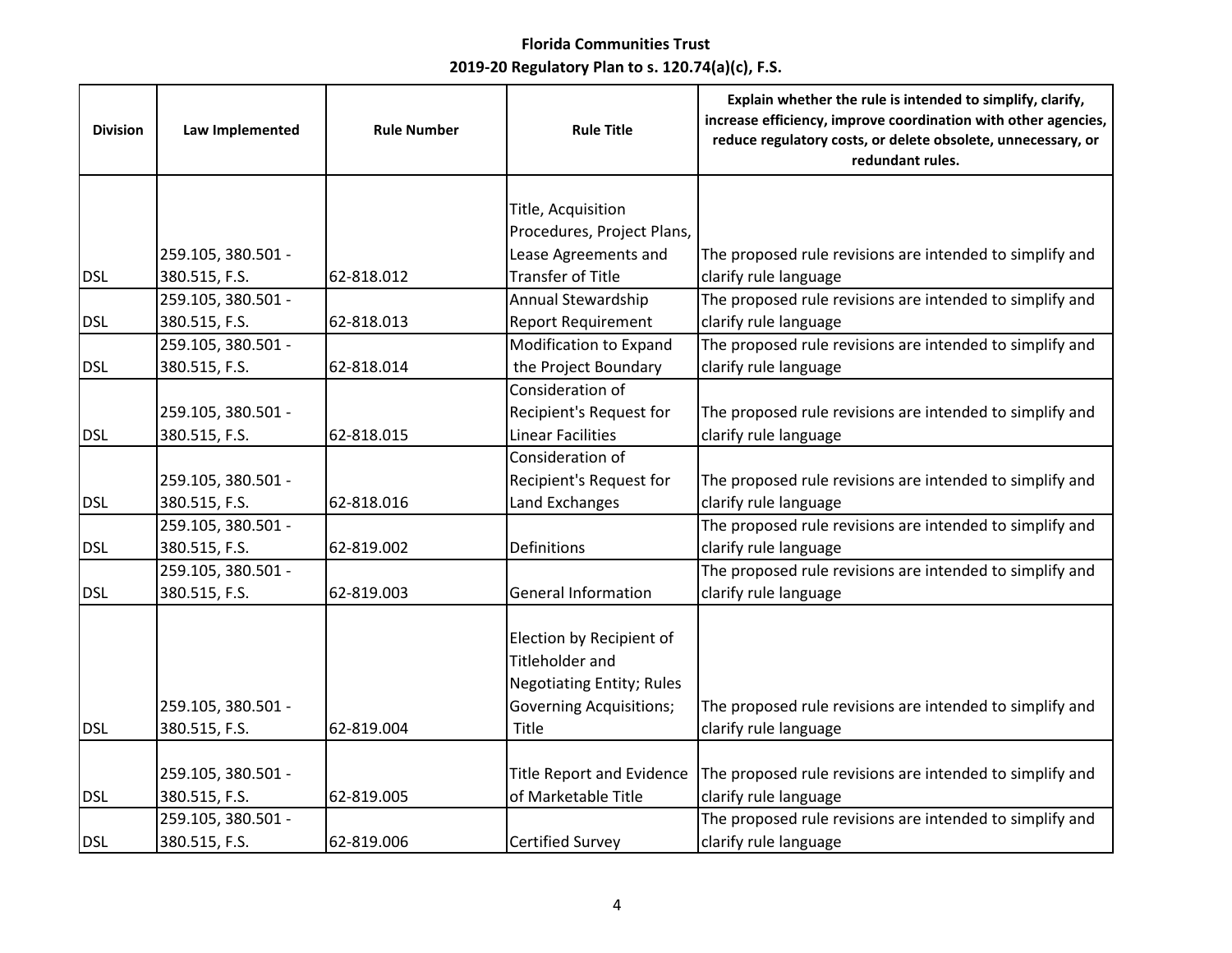| <b>Division</b> | Law Implemented                     | <b>Rule Number</b> | <b>Rule Title</b>                                                                                 | Explain whether the rule is intended to simplify, clarify,<br>increase efficiency, improve coordination with other agencies,<br>reduce regulatory costs, or delete obsolete, unnecessary, or<br>redundant rules. |
|-----------------|-------------------------------------|--------------------|---------------------------------------------------------------------------------------------------|------------------------------------------------------------------------------------------------------------------------------------------------------------------------------------------------------------------|
|                 | 259.105, 380.501 -                  |                    |                                                                                                   | The proposed rule revisions are intended to simplify and                                                                                                                                                         |
| <b>DSL</b>      | 380.515, F.S.                       | 62-819.007         | <b>Appraisal Procedures</b>                                                                       | clarify rule language                                                                                                                                                                                            |
| <b>DSL</b>      | 259.105, 380.501 -<br>380.515, F.S. | 62-819.008         | Confidentiality of<br>Appraisals, Other Reports<br>Relating to Value, Offers<br>and Counteroffers | The proposed rule revisions are intended to simplify and<br>clarify rule language                                                                                                                                |
|                 | 259.105, 380.501 -                  |                    | Negotiation of Offers and                                                                         | The proposed rule revisions are intended to simplify and                                                                                                                                                         |
| <b>DSL</b>      | 380.515, F.S.                       | 62-819.009         | Counteroffers                                                                                     | clarify rule language                                                                                                                                                                                            |
|                 | 259.105, 380.501 -                  |                    |                                                                                                   | The proposed rule revisions are intended to simplify and                                                                                                                                                         |
| <b>DSL</b>      | 380.515, F.S.                       | 62-819.010         | <b>Purchase Agreements</b>                                                                        | clarify rule language                                                                                                                                                                                            |
| <b>DSL</b>      | 259.105, 380.501 -<br>380.515, F.S. | 62-819.011         | Preparation and<br>Acceptance of Project<br>Plans                                                 | The proposed rule revisions are intended to simplify and<br>clarify rule language                                                                                                                                |
|                 | 259.105, 380.501 -                  |                    | <b>Examination for</b><br><b>Hazardous Materials</b>                                              | The proposed rule revisions are intended to simplify and                                                                                                                                                         |
| <b>DSL</b>      | 380.515, F.S.                       | 62-819.012         | Contamination                                                                                     | clarify rule language                                                                                                                                                                                            |
|                 | 259.105, 380.501 -                  |                    | <b>Trust Governing Board</b>                                                                      | The proposed rule revisions are intended to simplify and                                                                                                                                                         |
| <b>DSL</b>      | 380.515, F.S.                       | 62-819.013         | Action                                                                                            | clarify rule language                                                                                                                                                                                            |
| <b>DSL</b>      | 259.105, 380.501 -<br>380.515, F.S. | 62-819.014         | Closing                                                                                           | The proposed rule revisions are intended to simplify and<br>clarify rule language                                                                                                                                |